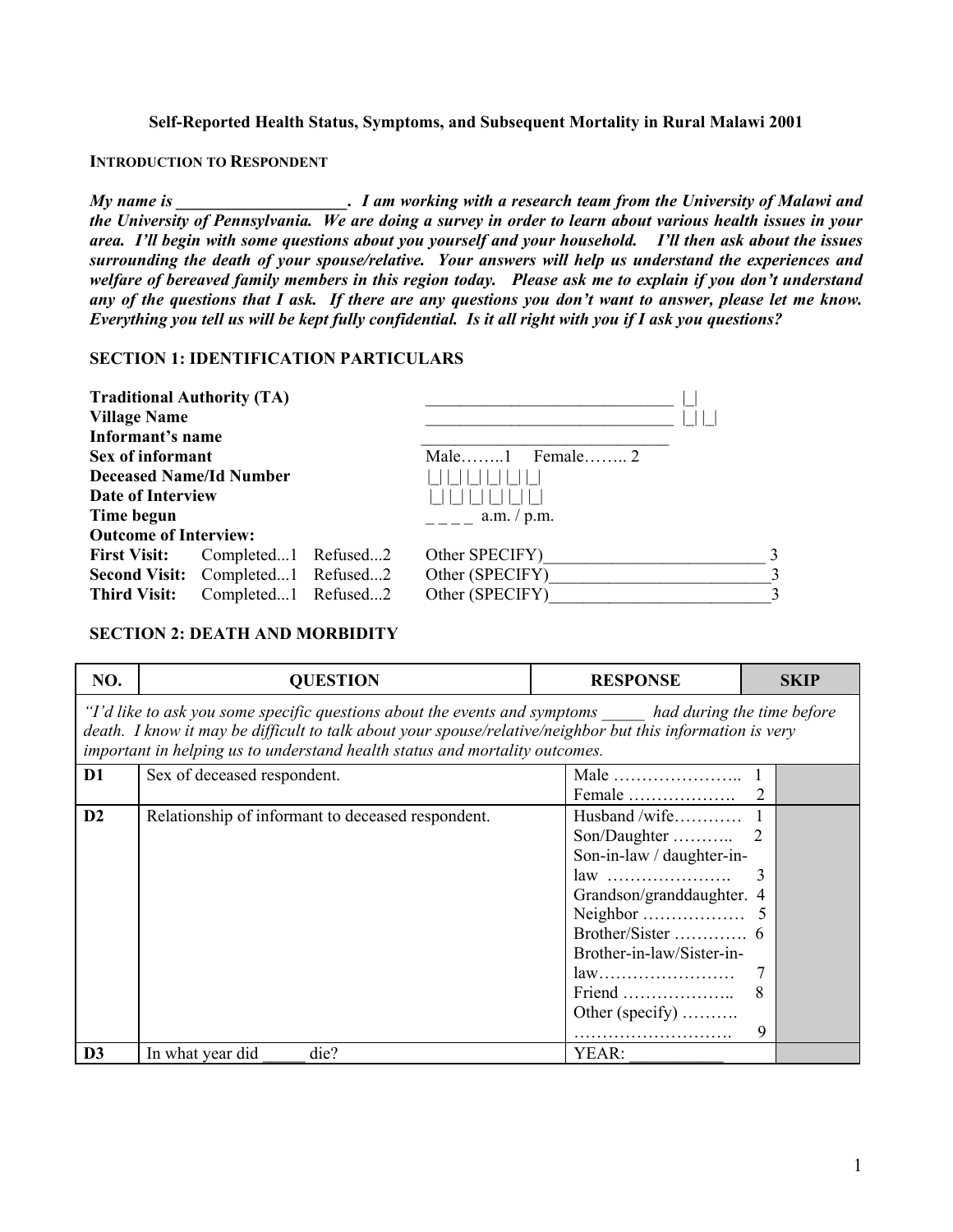| D <sub>4</sub> | For how many months was ill/sick before he/she died?                                  | Less than $1$ month               |  |
|----------------|---------------------------------------------------------------------------------------|-----------------------------------|--|
|                |                                                                                       | $1$ to $2$ months<br><sup>2</sup> |  |
|                |                                                                                       | 2 to 6 months<br>3                |  |
|                |                                                                                       |                                   |  |
|                |                                                                                       |                                   |  |
| D4a            | Tell me about the illness that led to<br>S death? PROMPT: WAS THERE ANYTHING<br>ELSE? |                                   |  |
|                |                                                                                       |                                   |  |
|                |                                                                                       |                                   |  |
|                |                                                                                       |                                   |  |
|                |                                                                                       |                                   |  |
|                |                                                                                       |                                   |  |
|                |                                                                                       |                                   |  |
|                |                                                                                       |                                   |  |
|                |                                                                                       |                                   |  |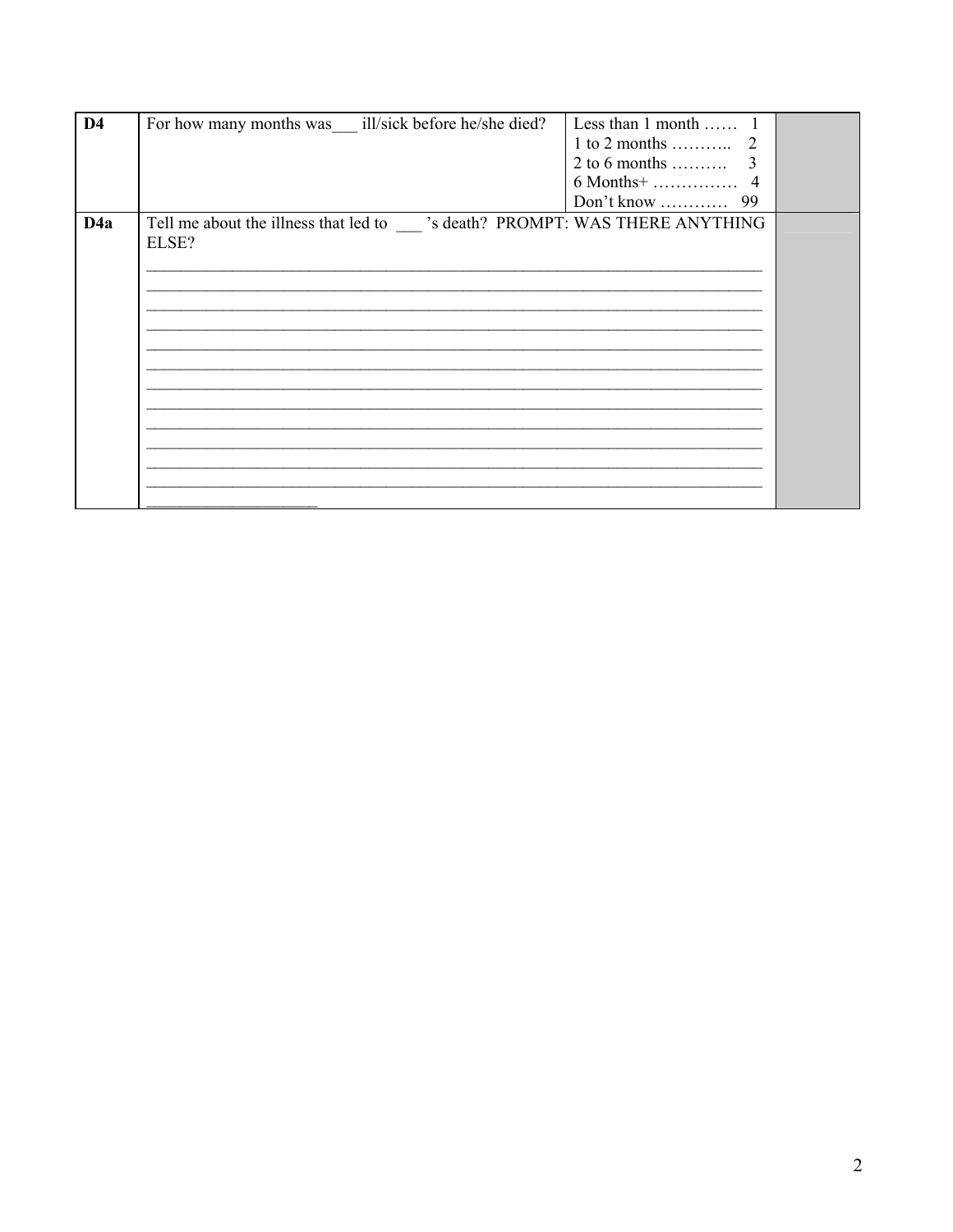| D <sub>5</sub> | <b>INTERVIEWER: BELOW IS A LIST OF A NUMBER OF</b><br>SYMPTOMS/CONSITIONS. FOR EACH OF THESE, ON THE RIGHT<br><b>COLUMN RECORD "1" IF IT WAS MENTIONED IN THE VERBAL AUTOPSY</b><br>IN D4a, AND "2" IF IT WAS NOT.<br>a. ACCIDENT |  |
|----------------|-----------------------------------------------------------------------------------------------------------------------------------------------------------------------------------------------------------------------------------|--|
|                | b. COMA                                                                                                                                                                                                                           |  |
|                | c. COMPLICATED DELIVERY                                                                                                                                                                                                           |  |
|                | d. COUGH                                                                                                                                                                                                                          |  |
|                | e. DIARRHOEA                                                                                                                                                                                                                      |  |
|                | f. DIFFICULT BREATHING                                                                                                                                                                                                            |  |
|                | g. FEVER                                                                                                                                                                                                                          |  |
|                | h. MALARAIA                                                                                                                                                                                                                       |  |
|                | i. PNEUMONIA                                                                                                                                                                                                                      |  |
|                | j. RAPID BREATHING                                                                                                                                                                                                                |  |
|                | k. RASH                                                                                                                                                                                                                           |  |
|                | <b>1. STIFF NECK</b>                                                                                                                                                                                                              |  |
|                | m. VERY THIN                                                                                                                                                                                                                      |  |
|                | n. FIT                                                                                                                                                                                                                            |  |
|                | o. MALNUTRITION                                                                                                                                                                                                                   |  |
|                | p. OTHER (Specify)                                                                                                                                                                                                                |  |
|                |                                                                                                                                                                                                                                   |  |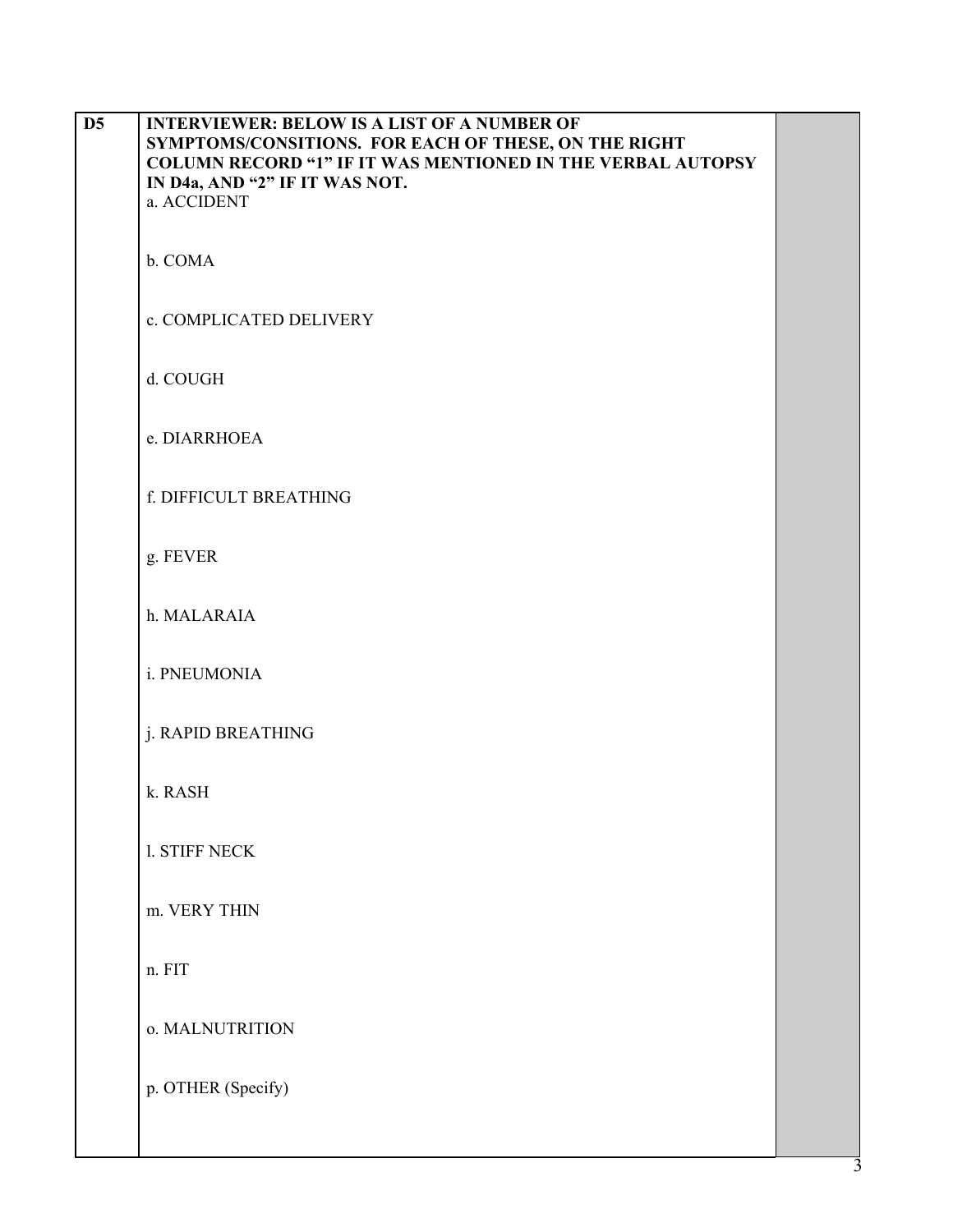| D <sub>5a</sub>  | Was ever diagnosed with the disease that led to his<br>death?                                                                                                      | $\mathbf{1}$<br>Yes<br>Don't know                                                                                                                                                                                                                                       |                                    |
|------------------|--------------------------------------------------------------------------------------------------------------------------------------------------------------------|-------------------------------------------------------------------------------------------------------------------------------------------------------------------------------------------------------------------------------------------------------------------------|------------------------------------|
| D <sub>5</sub> b | In your opinion what do you exactly think led to seath?                                                                                                            |                                                                                                                                                                                                                                                                         |                                    |
| D <sub>5c</sub>  | Did ever had any of the following diseases before he died? <b>INTERVIEWER</b> :<br><b>RECORD "1" FOR YES AND "0" FOR NO.</b><br><b>DIABETES</b><br><b>EPILEPSY</b> |                                                                                                                                                                                                                                                                         |                                    |
|                  | TB                                                                                                                                                                 |                                                                                                                                                                                                                                                                         |                                    |
|                  | <b>HIV/AIDS</b>                                                                                                                                                    |                                                                                                                                                                                                                                                                         |                                    |
| D <sub>6</sub>   | During the illness/sickness that led to _____'s death, did<br>he/she seek advice or treatment from anywhere/anyone?                                                | No<br>$\overline{0}$<br>Don't Know<br>8                                                                                                                                                                                                                                 | $\sim$ D7a<br>$\sim$ D7a           |
| D7               | Where did he/she seek advice or treatment?<br>DO NOT READ LIST: MORE THAN ONE ANSWER IS<br><b>POSSIBLE</b>                                                         | Govt. Hospital<br>1<br>Govt. Health Center<br>$\overline{2}$<br>$\overline{3}$<br>Primary Health Clinic.<br>Community Health<br>Worker<br>4<br>Private Doctor<br>5<br>Traditional Healer<br>6<br>Relatives/Friends<br>7<br>8<br>Self/Respondent<br>Other (specify)<br>9 |                                    |
| D7a              | During the illness/sickness that led to case is death, did<br>someone else seek advice or treatment from<br>anywhere/anyone?                                       | Yes<br>-1<br>No<br>$\boldsymbol{0}$<br>Don't Know<br>8                                                                                                                                                                                                                  | $\sim$ D <sub>8</sub><br>$\sim$ D8 |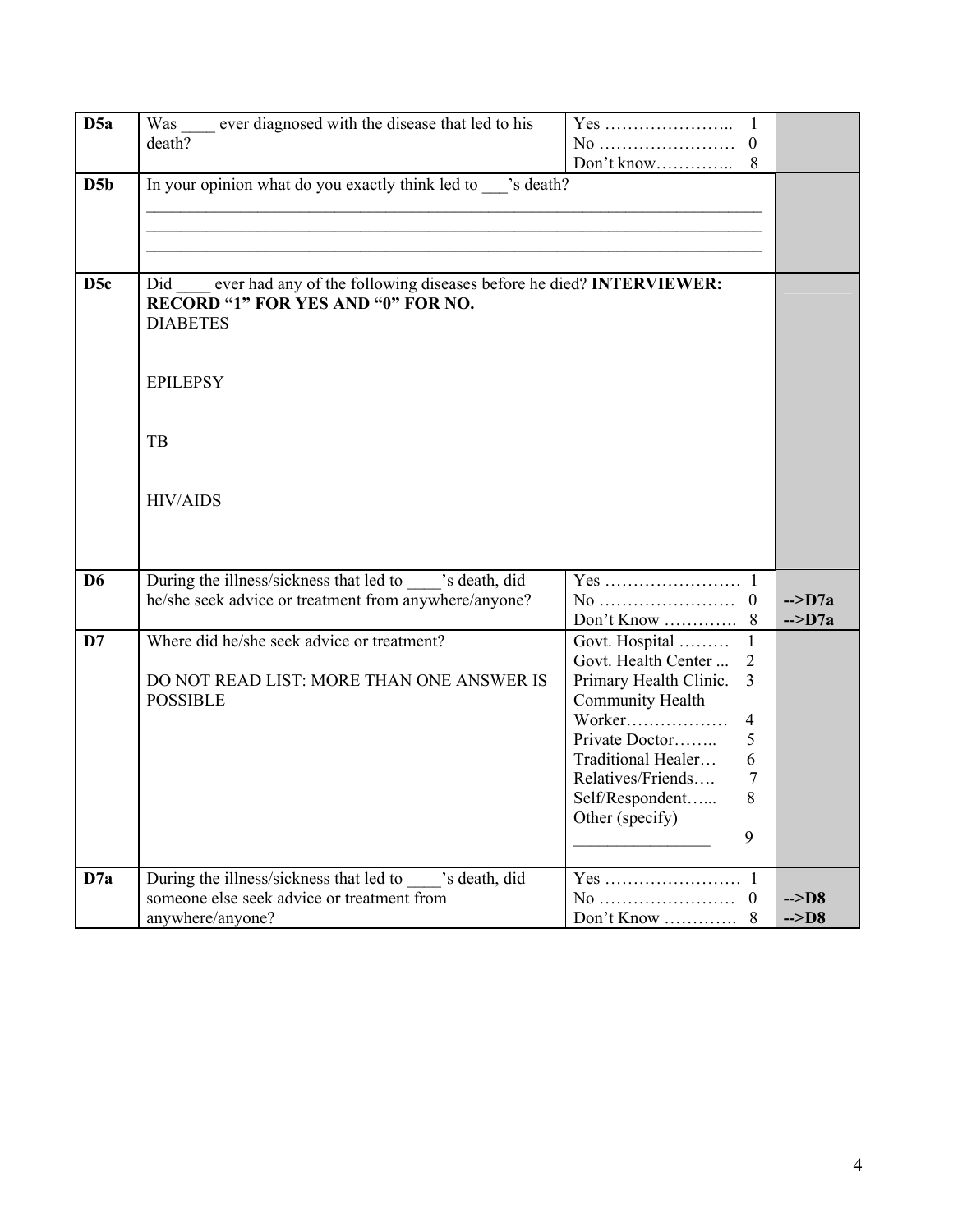| $\overline{D7b}$ | Where did he/she seek advice or treatment?                                                                          | Govt. Hospital<br>$\mathbf{1}$              |
|------------------|---------------------------------------------------------------------------------------------------------------------|---------------------------------------------|
|                  |                                                                                                                     | Govt. Health Center<br>$\overline{2}$       |
|                  | DO NOT READ LIST: MORE THAN ONE ANSWER IS                                                                           | $\overline{3}$<br>Primary Health Clinic.    |
|                  | <b>POSSIBLE</b>                                                                                                     | Community Health                            |
|                  |                                                                                                                     | Worker<br>$\overline{4}$                    |
|                  |                                                                                                                     | Private Doctor<br>5                         |
|                  |                                                                                                                     | Traditional Healer<br>6                     |
|                  |                                                                                                                     | Other (specify)                             |
|                  |                                                                                                                     |                                             |
|                  |                                                                                                                     | 7                                           |
| D <sub>8</sub>   | Where did die?                                                                                                      | Govt. Hospital<br>$\mathbf{1}$              |
|                  |                                                                                                                     | Govt. Health Center<br>$\overline{2}$       |
|                  |                                                                                                                     | $\overline{3}$<br>Primary Health Clinic.    |
|                  |                                                                                                                     | Community Health                            |
|                  |                                                                                                                     | Center<br>$\overline{\mathcal{A}}$          |
|                  |                                                                                                                     | Private Clinic<br>5                         |
|                  |                                                                                                                     | Traditional Healer<br>6                     |
|                  |                                                                                                                     | Relatives/Friends<br>$\overline{7}$         |
|                  |                                                                                                                     | At home $\dots\dots\dots\dots\dots$<br>8    |
|                  |                                                                                                                     | On the way to facility.<br>9                |
|                  |                                                                                                                     | Other (specify)                             |
|                  |                                                                                                                     | 10                                          |
|                  |                                                                                                                     |                                             |
|                  | <b>SECTION 3: ILLNESS</b>                                                                                           |                                             |
|                  | "Now I'd like to ask you some questions about illness and disease(s) that had before death. I know that it          |                                             |
|                  | is sometimes very hard to discuss diseases that people suffer but I'd like to remind you that this information will |                                             |
|                  | be kept confidential.                                                                                               |                                             |
| D <sub>9a</sub>  | During the illness/sickness that led to death, did _____                                                            | Yes<br>$\mathbf{1}$                         |
|                  | ever have severe fatigue?                                                                                           | No<br>$\boldsymbol{0}$<br>$\leftarrow$ >D9d |
|                  |                                                                                                                     | 88<br>Don't know<br>$\text{-}$ >D9d         |
| D <sub>9</sub> b | When did it start?                                                                                                  |                                             |
|                  |                                                                                                                     | More than 6 months  1                       |
|                  |                                                                                                                     | More than 1 month  2                        |
|                  |                                                                                                                     | More than 1 week  3                         |
|                  |                                                                                                                     | Immediately before                          |
|                  |                                                                                                                     |                                             |
|                  |                                                                                                                     |                                             |
| D <sub>9c</sub>  | Did have it (severe fatigue) until death?                                                                           |                                             |
|                  |                                                                                                                     |                                             |
| D9d              | During the illness/sickness that led to death, did                                                                  | 1                                           |
|                  | ever have severe backache?                                                                                          | $\boldsymbol{0}$<br>$\rightarrow$ D9g       |
|                  |                                                                                                                     | $\rightarrow$ D9g                           |
| D <sub>9e</sub>  | When did it start?                                                                                                  | More than $6$ months  1                     |
|                  |                                                                                                                     | More than 1 month  2                        |
|                  |                                                                                                                     | More than 1 week  3                         |
|                  |                                                                                                                     |                                             |
|                  |                                                                                                                     | Immediately before                          |
|                  |                                                                                                                     |                                             |
| D9f              | Did have it (severe backache) until death?                                                                          |                                             |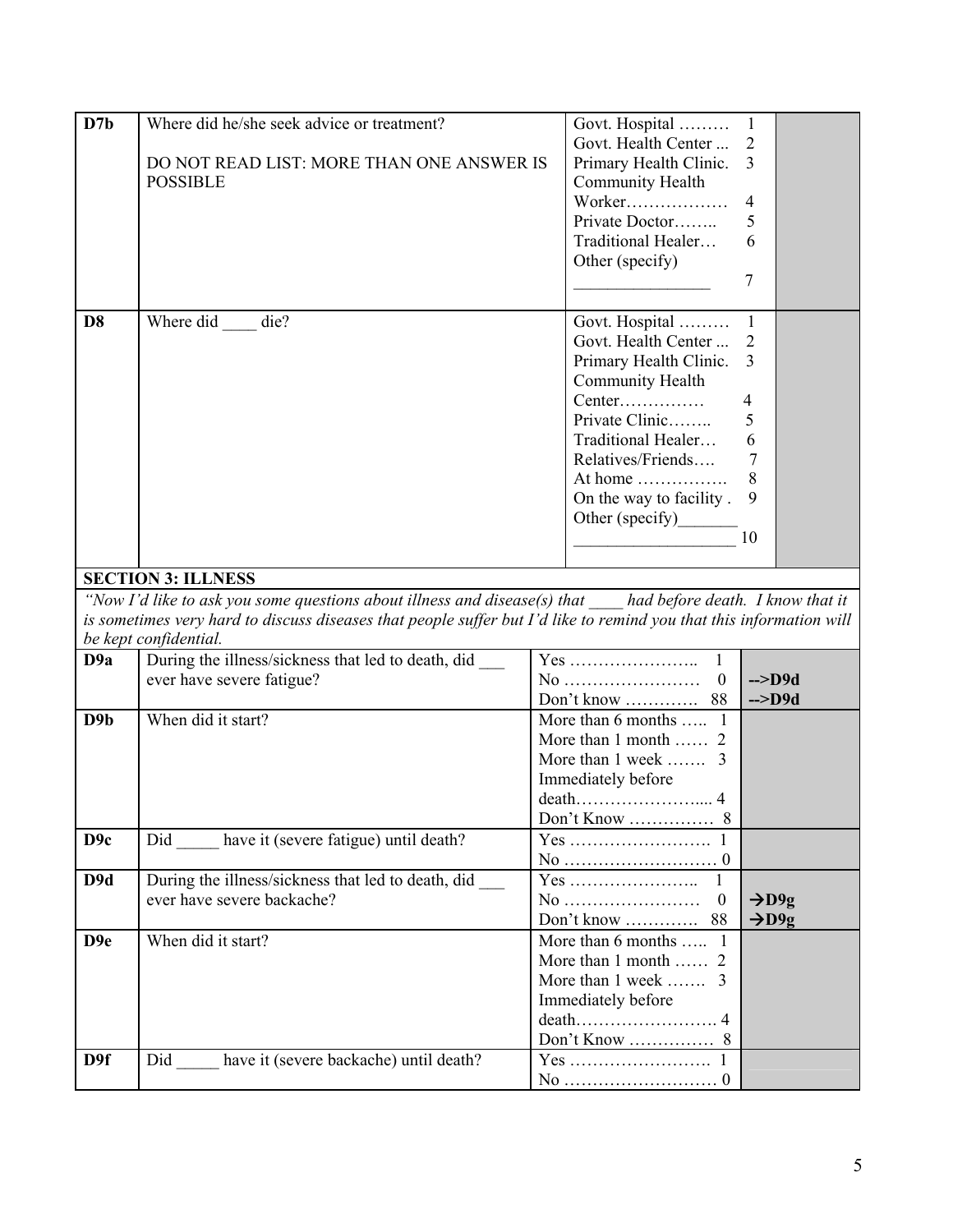| D9g | During the illness/sickness that led to death, did | $\mathbf{1}$                             |                   |
|-----|----------------------------------------------------|------------------------------------------|-------------------|
|     | ever have pneumonia?                               | $\boldsymbol{0}$                         | $\rightarrow$ D9j |
|     |                                                    | Don't know  88                           | $\rightarrow$ D9j |
| D9h | When did it start?                                 | More than 6 months $\overline{\ldots}$ 1 |                   |
|     |                                                    | More than 1 month  2                     |                   |
|     |                                                    | More than 1 week  3                      |                   |
|     |                                                    | Immediately before                       |                   |
|     |                                                    |                                          |                   |
|     |                                                    |                                          |                   |
| D9i | Did ______ have it (pneumonia) until death?        |                                          |                   |
|     |                                                    |                                          |                   |
| D9j | During the illness/sickness that led to death, did | Yes<br>1                                 |                   |
|     | ever have chronic coughing?                        | $\boldsymbol{0}$                         | $\rightarrow$ D9m |
|     |                                                    | Don't know  88                           | $\rightarrow$ D9m |
| D9k | When did it start?                                 | More than 6 months  1                    |                   |
|     |                                                    | More than 1 month  2                     |                   |
|     |                                                    | More than 1 week  3                      |                   |
|     |                                                    | Immediately before                       |                   |
|     |                                                    |                                          |                   |
|     |                                                    |                                          |                   |
| D91 | Did have it (chronic coughing) until death?        |                                          |                   |
|     |                                                    |                                          |                   |
| D9m | During the illness/sickness that led to death, did | $\mathbf{1}$                             |                   |
|     | ever have high fever?                              | No<br>$\boldsymbol{0}$                   | $\rightarrow$ D9p |
|     |                                                    | Don't know  88                           | $\rightarrow$ D9p |
| D9n | When did it start?                                 | More than 6 months  1                    |                   |
|     |                                                    | More than 1 month  2                     |                   |
|     |                                                    | More than 1 week  3                      |                   |
|     |                                                    | Immediately before                       |                   |
|     |                                                    |                                          |                   |
|     |                                                    |                                          |                   |
| D9o | Did have it (high fever) until death?              |                                          |                   |
|     |                                                    |                                          |                   |
| D9p | During the illness/sickness that led to death, did | $\mathbf{1}$                             |                   |
|     | ever have difficulty breathing?                    | No<br>$\Omega$                           | $\sim$ D9s        |
|     |                                                    |                                          | $\sim$ D9s        |
| D9q | When did it start?                                 | More than 6 months  1                    |                   |
|     |                                                    | More than 1 month  2                     |                   |
|     |                                                    | More than 1 week  3                      |                   |
|     |                                                    | Immediately before                       |                   |
|     |                                                    |                                          |                   |
|     |                                                    |                                          |                   |
| D9r | have difficulty breathing until death?<br>Did      |                                          |                   |
|     |                                                    |                                          |                   |
| D9s | During the illness/sickness that led to death, did | Yes<br>1                                 |                   |
|     | ever have lack of appetite?                        | No<br>$\boldsymbol{0}$                   | $\rightarrow$ D9v |
|     |                                                    |                                          | $\rightarrow$ D9v |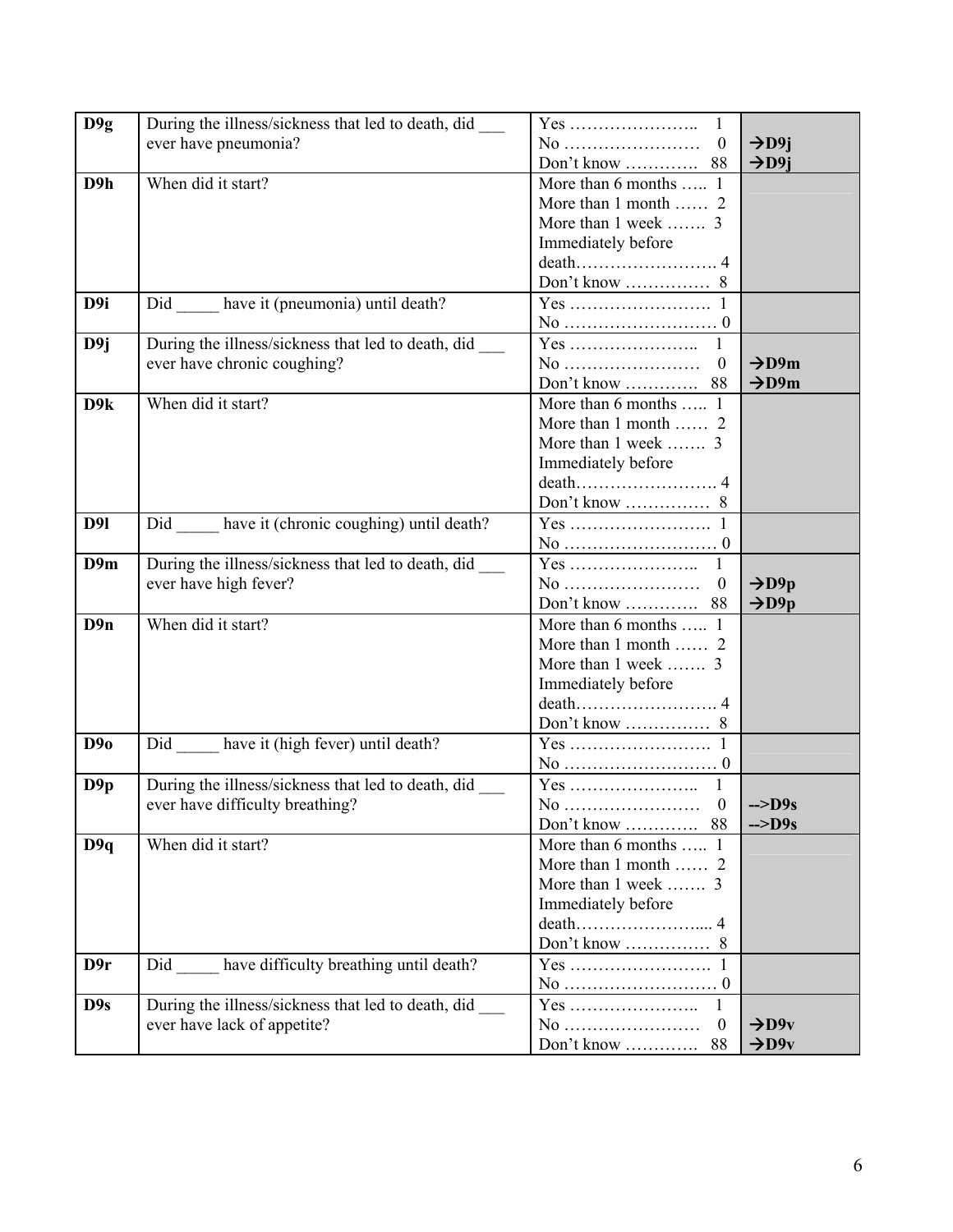| D <sub>9t</sub>   | When did it start?                                       | More than 6 months  1           |                   |
|-------------------|----------------------------------------------------------|---------------------------------|-------------------|
|                   |                                                          | More than 1 month  2            |                   |
|                   |                                                          | More than 1 week  3             |                   |
|                   |                                                          | Immediately before              |                   |
|                   |                                                          |                                 |                   |
|                   |                                                          |                                 |                   |
| D <sub>9u</sub>   | Did have it (lack of appetite) until death?              |                                 |                   |
|                   |                                                          |                                 |                   |
| D9v               | During the illness/sickness that led to death, did       |                                 |                   |
|                   | ever have vomiting?                                      | No<br>$\mathbf{0}$              | $\rightarrow$ D10 |
|                   |                                                          |                                 | $\rightarrow$ D10 |
| D9w               | When did it start?                                       | More than 6 months  1           |                   |
|                   |                                                          |                                 |                   |
|                   |                                                          | More than 1 month  2            |                   |
|                   |                                                          | More than 1 week  3             |                   |
|                   |                                                          | Immediately before              |                   |
|                   |                                                          |                                 |                   |
|                   |                                                          |                                 |                   |
| D9x               | Did ______ have it (vomiting) until death?               |                                 |                   |
|                   |                                                          |                                 |                   |
| <b>D10</b>        | During the illness/sickness that led to death, did       | $\mathbf{1}$                    |                   |
|                   | ever have weight loss?                                   |                                 | $\rightarrow$ D11 |
|                   |                                                          | Don't know  88                  | $\rightarrow$ D11 |
| D <sub>10</sub> a | When did it start?                                       | More than 6 months , $1$        |                   |
|                   |                                                          | More than 1 month  2            |                   |
|                   |                                                          | More than 1 week  3             |                   |
|                   |                                                          | Immediately before              |                   |
|                   |                                                          |                                 |                   |
|                   |                                                          |                                 |                   |
| D10b              | Did have it (weight loss) until death?                   |                                 |                   |
|                   |                                                          |                                 |                   |
| <b>D11</b>        | During the illness/sickness that led to death, did _____ | $\overline{1}$                  |                   |
|                   | ever have diarrhea with bloody stool?                    | $\boldsymbol{0}$                | $\rightarrow$ D12 |
|                   |                                                          | Don't know  88                  | $\rightarrow$ D12 |
| D11a              | When did it start?                                       | More than 6 months  1           |                   |
|                   |                                                          | More than 1 month $\ldots$<br>2 |                   |
|                   |                                                          | More than 1 week  3             |                   |
|                   |                                                          | Immediately before              |                   |
|                   |                                                          |                                 |                   |
|                   |                                                          |                                 |                   |
| D11b              | have it (diarrhea with bloody stool) until<br>Did        |                                 |                   |
|                   | death?                                                   |                                 |                   |
| D <sub>12</sub>   | During the illness/sickness that led to death, did       | 1                               |                   |
|                   | ever have pain or burning when urinating?                | No<br>$\boldsymbol{0}$          | $\rightarrow$ D13 |
|                   |                                                          | Don't know  88                  | $\rightarrow$ D13 |
| D12a              | When did it start?                                       | More than 6 months  1           |                   |
|                   |                                                          | More than 1 month  2            |                   |
|                   |                                                          | More than 1 week  3             |                   |
|                   |                                                          | Immediately before              |                   |
|                   |                                                          |                                 |                   |
|                   |                                                          |                                 |                   |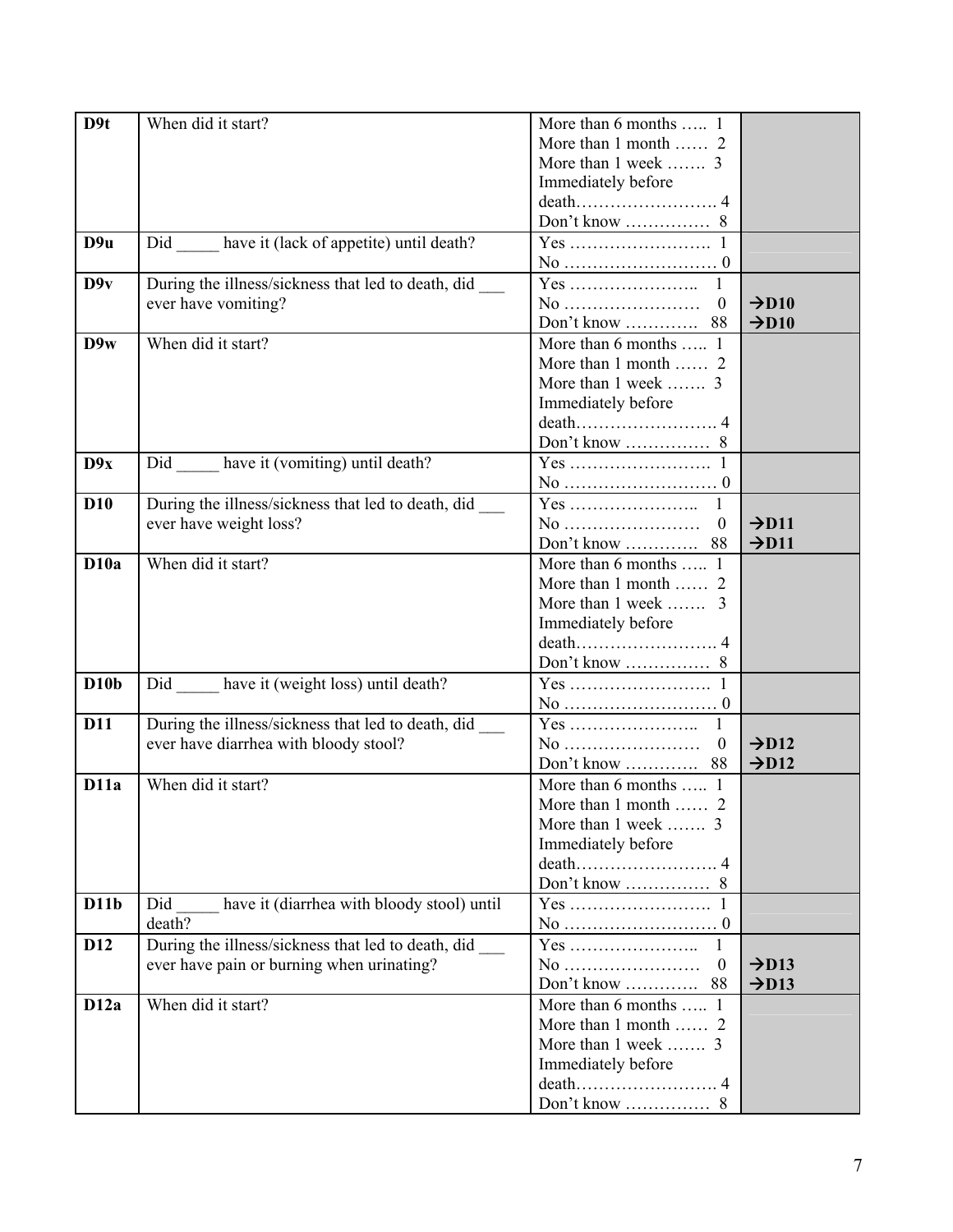| D12b            | Did have it (pain when urinating) until death?                                                |                                    |                   |
|-----------------|-----------------------------------------------------------------------------------------------|------------------------------------|-------------------|
|                 |                                                                                               |                                    |                   |
| <b>D13</b>      | During the time before death did have an                                                      |                                    |                   |
|                 | operation/surgery at the hospital?                                                            | $\boldsymbol{0}$                   | $\rightarrow$ D15 |
|                 |                                                                                               | Don't know  88                     | $\rightarrow$ D15 |
| D <sub>14</sub> | After died, did you or anyone in your family                                                  | Yes                                |                   |
|                 | receive a death certificate for the deceased?                                                 | No<br>$\theta$                     |                   |
|                 |                                                                                               | Death Certificate Not              |                   |
|                 |                                                                                               |                                    |                   |
|                 |                                                                                               |                                    |                   |
|                 | SECTION 4: DEATH AND WELFARE TO BE ASKED TO THE DECEASED'S CLOSE RELATIVE                     |                                    |                   |
|                 | Close Relative's Name:                                                                        |                                    |                   |
|                 | Brother/Sister2                                                                               |                                    |                   |
|                 | Brother-in-law/Sis-in-law 3<br>Gfather/Gmother4                                               |                                    |                   |
|                 |                                                                                               |                                    |                   |
|                 |                                                                                               |                                    |                   |
|                 |                                                                                               |                                    |                   |
|                 | "Now I'd like to discuss some of your experiences that you had after the death of $\qquad$ ." |                                    |                   |
| <b>D15</b>      | Now we would like to talk about getting and giving                                            |                                    |                   |
|                 | help to other people. After died, did you                                                     |                                    | $\sim$ D15b       |
|                 | receive monetary assistance from anyone when you                                              |                                    |                   |
|                 | faced difficulties? (PROBE WHERE NECESSARY:                                                   |                                    |                   |
|                 | HEALTH/MEDICAL COSTS, SCHOOL FEES,                                                            |                                    |                   |
|                 | FOOD ETC.)                                                                                    |                                    |                   |
| D15a            | Where did this money come from?                                                               | Family members and                 |                   |
|                 |                                                                                               | relatives<br>$\mathbf{I}$          |                   |
|                 |                                                                                               | Collections in the village 2       |                   |
|                 |                                                                                               | Borrowing from friends and         |                   |
|                 |                                                                                               | relatives<br>3                     |                   |
|                 |                                                                                               | From the church<br>4               |                   |
|                 |                                                                                               | Other                              |                   |
|                 |                                                                                               |                                    |                   |
| D15b            | How much money was spent on<br>'s death?                                                      | Less than $K500$<br>$\mathbf{1}$   |                   |
|                 |                                                                                               | $K500 - K999$<br>2                 |                   |
|                 |                                                                                               |                                    |                   |
|                 |                                                                                               | K1500 and higher 4                 |                   |
| <b>D15c</b>     | How long did your close relatives stay at the funeral?                                        | Left same day<br>$\mathbf{1}$      |                   |
|                 |                                                                                               | Stayed overnight<br>$\overline{2}$ |                   |
|                 |                                                                                               | 3                                  |                   |
|                 |                                                                                               | More than 3 days<br>$\overline{4}$ |                   |
| D15d            | How long did other people stay at the funeral?                                                | Left same day<br>$\mathbf{1}$      |                   |
|                 |                                                                                               | Stayed overnight<br>2              |                   |
|                 |                                                                                               | 3                                  |                   |
|                 |                                                                                               | More than 3 days<br>$\overline{4}$ |                   |
| D <sub>16</sub> | Who are these people who are helping you take care of                                         |                                    | IF NONE           |
|                 | your family after _____ died?                                                                 |                                    | $\sim$ D18        |
|                 |                                                                                               |                                    |                   |
| D17             | Did these people help you when was alive?                                                     |                                    |                   |
|                 |                                                                                               |                                    |                   |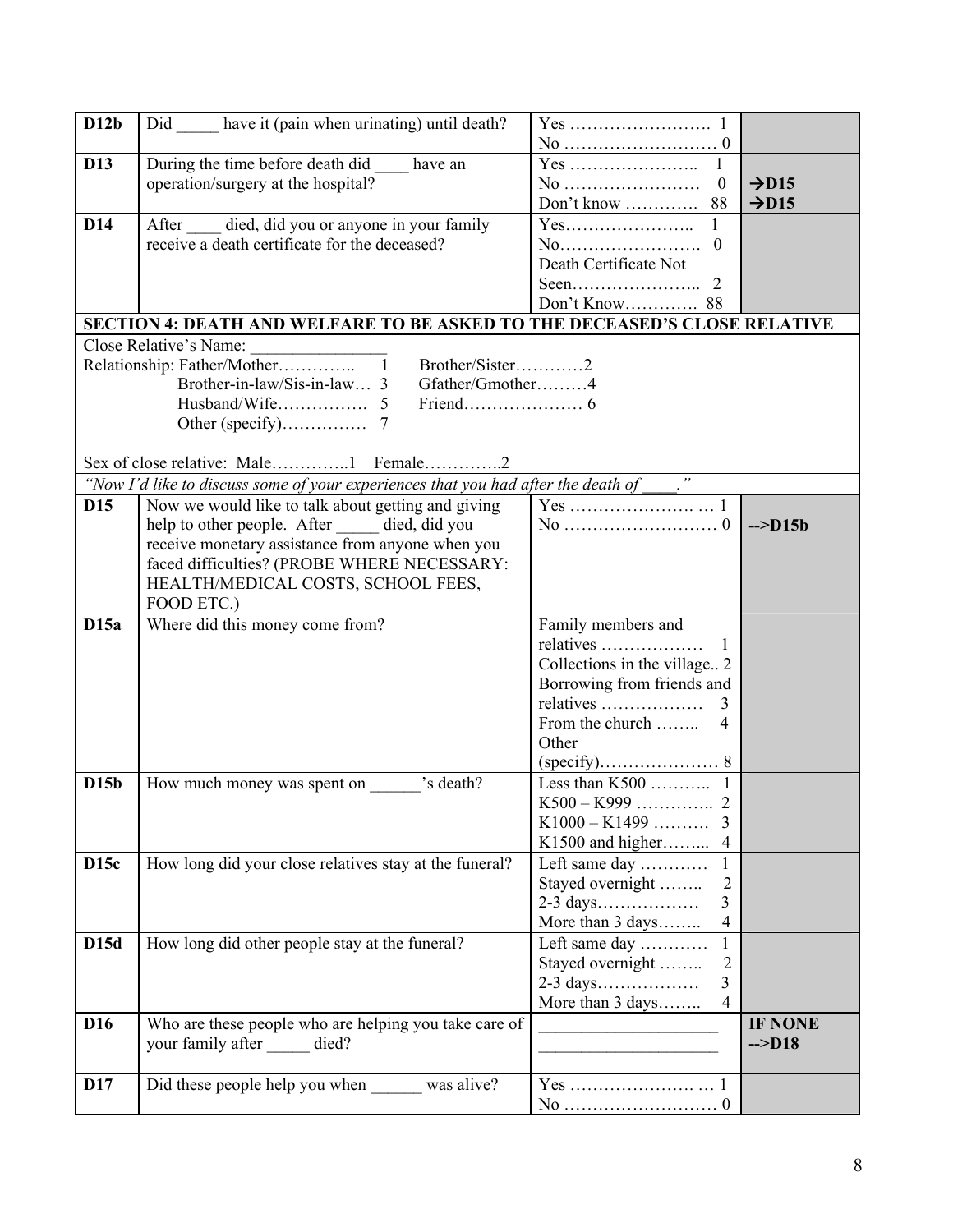| D18              | What about yourself: have you helped anyone               |                  |                   |
|------------------|-----------------------------------------------------------|------------------|-------------------|
|                  | financially after<br>died?                                |                  | $\rightarrow$ D19 |
| <b>D18a</b>      | Who are these people?                                     |                  |                   |
|                  |                                                           |                  |                   |
|                  |                                                           |                  |                   |
|                  |                                                           |                  |                   |
| <b>D18b</b>      | What type of help did you give them?                      |                  |                   |
|                  |                                                           |                  |                   |
|                  |                                                           |                  |                   |
|                  |                                                           |                  |                   |
|                  |                                                           |                  |                   |
| D <sub>19</sub>  | After _____ 's death, did any of your family members      |                  |                   |
|                  | (e.g. children) go to live with other relatives?          |                  | $\leftarrow$ D20  |
| D19a             | Where did they go to live?                                | Same village  1  |                   |
|                  |                                                           | Same compound  2 |                   |
|                  |                                                           |                  |                   |
|                  |                                                           |                  |                   |
| D20              | After _____'s death, did any of your relatives come to    |                  |                   |
|                  | live in with your family (to help you)?                   |                  | $\rightarrow$ D21 |
| D20a             | Who are these relatives?                                  |                  |                   |
|                  |                                                           |                  |                   |
|                  |                                                           |                  |                   |
|                  |                                                           |                  |                   |
|                  |                                                           |                  |                   |
| D20b             | What impact did ________ 's death have on family          |                  |                   |
|                  | resources such as money spent for hospitals, school,      |                  |                   |
|                  | funeral expenses, and debits?                             |                  |                   |
| D20c             | Did others help with these expenses?                      | 1                | $\leftarrow$ D20e |
| D20d             | Who are these people?                                     |                  |                   |
|                  |                                                           |                  |                   |
|                  |                                                           |                  |                   |
|                  |                                                           |                  |                   |
|                  |                                                           |                  |                   |
| D <sub>20e</sub> | Did other family members take time out of work            | Yes              |                   |
|                  | because of<br>'s death?                                   |                  |                   |
| D20f             | Did any family members lose remittances?                  |                  |                   |
| D21              | Are you doing any income generating activity for          |                  |                   |
|                  | financial support?                                        |                  | $\sim$ D22        |
| D21a             | What income generating activities are you doing?          |                  |                   |
|                  |                                                           |                  |                   |
|                  |                                                           |                  |                   |
|                  |                                                           |                  |                   |
| D22              | Are there any things (e.g. style of living, relationships |                  |                   |
|                  | with other relatives) that have changed since the death   |                  |                   |
|                  | of                                                        |                  | $\rightarrow$ END |